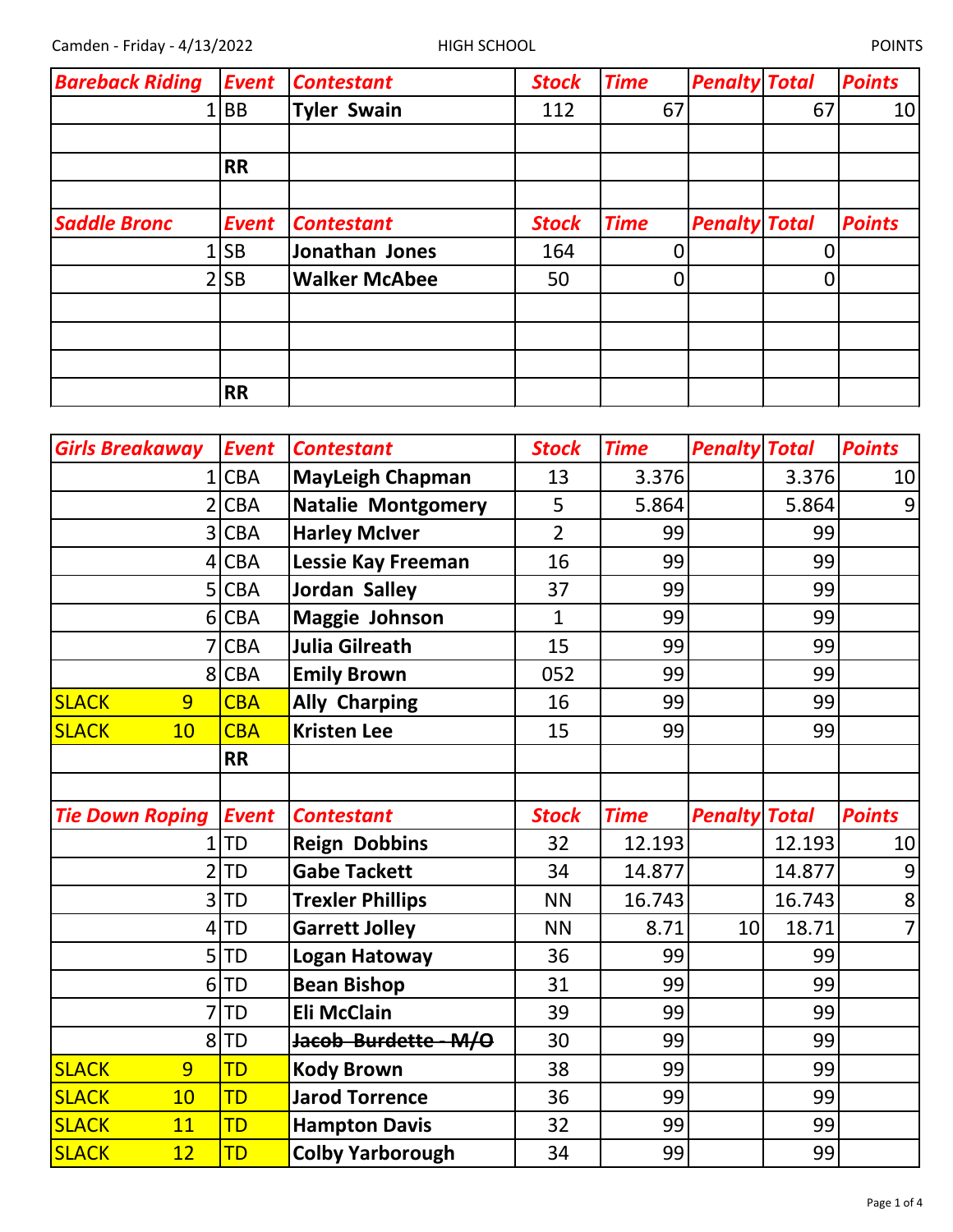| <b>SLACK</b> | 13                     | <b>TD</b>    | Jonathan Jones        |              | 99          |                      | 99 |               |
|--------------|------------------------|--------------|-----------------------|--------------|-------------|----------------------|----|---------------|
| <b>SLACK</b> | 14                     | <b>TD</b>    | <b>Bryce Stockman</b> |              | 99          |                      | 99 |               |
|              |                        | <b>RR</b>    |                       |              |             |                      |    |               |
|              |                        |              |                       |              |             |                      |    |               |
|              | <b>Steer Wrestling</b> | <b>Event</b> | <b>Contestant</b>     | <b>Stock</b> | <b>Time</b> | <b>Penalty Total</b> |    | <b>Points</b> |
|              |                        | 1 SW         | <b>Reign Dobbins</b>  | 17A          | 99          |                      | 99 |               |
|              |                        |              |                       |              |             |                      |    |               |
|              |                        |              |                       |              |             |                      |    |               |
|              |                        | <b>RR</b>    |                       |              |             |                      |    |               |

|              | <b>Cowgirls Barrel Ra Event</b> |            | <b>Contestant</b>           | <b>Stock</b> | <b>Time</b> | <b>Penalty Total</b> |        | <b>Points</b>           |
|--------------|---------------------------------|------------|-----------------------------|--------------|-------------|----------------------|--------|-------------------------|
|              |                                 | <b>CBR</b> | <b>Dallas Cook</b>          |              | 16.148      |                      | 16.148 | 10                      |
|              | $\overline{2}$                  | <b>CBR</b> | <b>Keely Orr</b>            |              | 16.361      |                      | 16.361 | $\overline{9}$          |
|              | 3                               | <b>CBR</b> | <b>Emily Brown</b>          |              | 16.78       |                      | 16.78  | 8 <sup>1</sup>          |
|              | 4                               | <b>CBR</b> | <b>Meredith Thompson</b>    |              | 16.818      |                      | 16.818 | $\overline{7}$          |
|              | 5                               | <b>CBR</b> | <b>Madison Branton</b>      |              | 16.906      |                      | 16.906 | $\boldsymbol{6}$        |
|              | $6 \overline{6}$                | <b>CBR</b> | <b>Emma Grace Durden</b>    |              | 17.016      |                      | 17.016 | 5 <sup>1</sup>          |
|              |                                 | <b>CBR</b> | <b>Madi Stephenson</b>      |              | 17.323      |                      | 17.323 | $\vert 4 \vert$         |
|              | 8 <sup>1</sup>                  | <b>CBR</b> | <b>Kristen Lee</b>          |              | 17.369      |                      | 17.369 | $\overline{\mathbf{3}}$ |
| <b>SLACK</b> | 9                               | <b>CBR</b> | <b>Harley McIver</b>        |              | 17.389      |                      | 17.389 | $\overline{2}$          |
| <b>SLACK</b> | 10                              | <b>CBR</b> | <b>Natalie Montgomery</b>   |              | 17.604      |                      | 17.604 | $\mathbf{1}$            |
| <b>SLACK</b> | 11                              | <b>CBR</b> | Kailyn Stasney              |              | 18.244      |                      | 18.244 |                         |
| <b>SLACK</b> | 12                              | <b>CBR</b> | <b>Mckinley Strickland</b>  |              | 18.282      |                      | 18.282 |                         |
| <b>SLACK</b> | 13                              | <b>CBR</b> | <b>Chloe Dickey</b>         |              | 18.309      |                      | 18.309 |                         |
| <b>SLACK</b> | 14                              | <b>CBR</b> | <b>Anna Claire Melton</b>   |              | 18.367      |                      | 18.367 |                         |
| <b>SLACK</b> | 15                              | <b>CBR</b> | <b>Alexis Redd</b>          |              | 18.52       |                      | 18.52  |                         |
| <b>SLACK</b> | <b>16</b>                       | <b>CBR</b> | <b>Elizabeth Richardson</b> |              | 18.619      |                      | 18.619 |                         |
| <b>SLACK</b> | 17                              | <b>CBR</b> | <b>Elizabeth Parks</b>      |              | 19.298      |                      | 19.298 |                         |
| <b>SLACK</b> | 18                              | <b>CBR</b> | Leigha Senchantixay         |              | 16.824      | 5                    | 21.824 |                         |
| <b>SLACK</b> | 19                              | <b>CBR</b> | <b>Jadyn Abrams</b>         |              | 22.438      |                      | 22.438 |                         |
| <b>SLACK</b> | 20                              | <b>CBR</b> | <b>MayLeigh Chapman</b>     |              | 18.142      | 5                    | 23.142 |                         |
| <b>SLACK</b> | 21                              | <b>CBR</b> | <b>Blake Wooten</b>         |              | 18.445      | 5 <sup>1</sup>       | 23.445 |                         |
| <b>SLACK</b> | 22                              | <b>CBR</b> | <b>Matti McBride</b>        |              | 18.599      | 5                    | 23.599 |                         |
| <b>SLACK</b> | 23                              | <b>CBR</b> | <b>Maggie Johnson</b>       |              | 99          |                      | 99     |                         |
|              |                                 |            |                             |              |             |                      |        |                         |
|              | <b>Cowgirls Pole BendEvent</b>  |            | <b>Contestant</b>           | <b>Stock</b> | <b>Time</b> | <b>Penalty Total</b> |        | <b>Points</b>           |
|              | 1                               | PB         | <b>Emily Brown</b>          |              | 22.974      |                      | 22.974 | 10                      |
|              | $\overline{2}$                  | PB         | <b>Dallas Cook</b>          |              | 22.987      |                      | 22.987 | $\overline{9}$          |
|              |                                 | 3 PB       | Julia Gilreath              |              | 23.116      |                      | 23.116 | 8                       |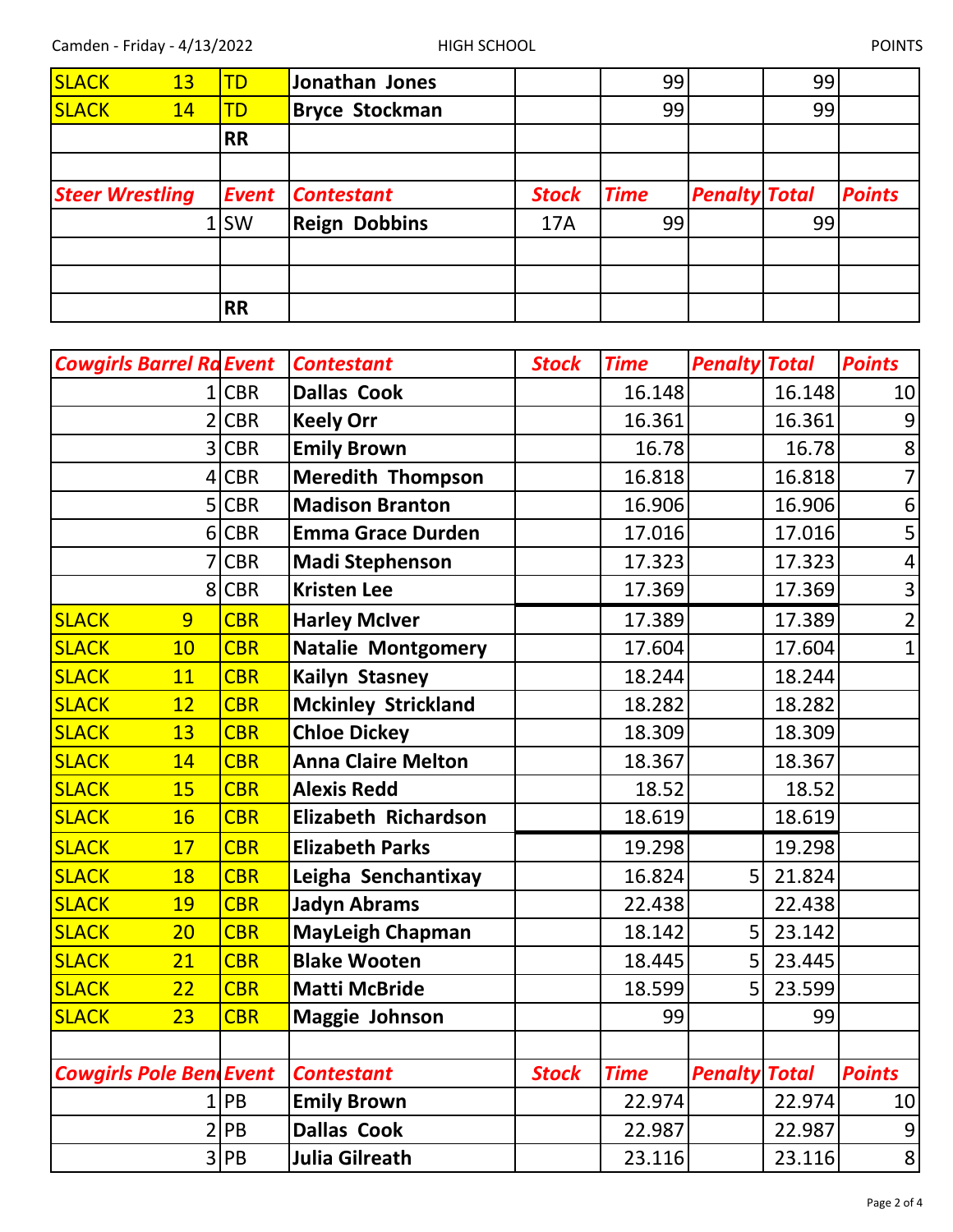| I |  |
|---|--|
|---|--|

|                              |           | 4 PB                   | <b>Emma Grace Durden</b>         |              | 23.347      |                      | 23.347   | 7 <sup>1</sup>          |
|------------------------------|-----------|------------------------|----------------------------------|--------------|-------------|----------------------|----------|-------------------------|
|                              |           | $5$ PB                 | Leigha Senchantixay              |              | 23.562      |                      | 23.562   | 6                       |
|                              |           | $6$ PB                 | Elizabeth Richardson             |              | 24.683      |                      | 24.683   | 5                       |
|                              |           | PB                     | <b>Meredith Thompson</b>         |              | 25.081      |                      | 25.081   | $\overline{a}$          |
|                              | 8         | PB                     | <b>Mckinley Strickland</b>       |              | 27.284      |                      | 27.284   | $\overline{\mathbf{3}}$ |
| <b>SLACK</b>                 | 9         | <b>PB</b>              | <b>Madi Stephenson</b>           |              | 22.333      | 5                    | 27.333   | $\overline{2}$          |
| <b>SLACK</b>                 | 10        | <b>PB</b>              | <b>Harley McIver</b>             |              | 22.807      | 5                    | 27.807   | $\mathbf 1$             |
| <b>SLACK</b>                 | 11        | <b>PB</b>              | Maggie Johnson                   |              | 24.044      | 5                    | 29.044   |                         |
| <b>SLACK</b>                 | 12        | <b>PB</b>              | <b>Keely Orr</b>                 |              | 25.009      | 5                    | 30.009   |                         |
| <b>SLACK</b>                 | 13        | PB                     | <b>Alexis Redd</b>               |              | 26.497      | 5                    | 31.497   |                         |
| <b>SLACK</b>                 | 14        | <b>PB</b>              | <b>Kristen Lee</b>               |              | 22.95       | 10                   | 32.95    |                         |
| <b>SLACK</b>                 | 15        | PB                     | <b>Madison Branton</b>           |              | 28.145      | 5                    | 33.145   |                         |
| <b>SLACK</b>                 | <b>16</b> | <b>PB</b>              | <b>Anna Claire Melton</b>        |              | 23.751      | 10                   | 33.751   |                         |
| <b>SLACK</b>                 | 17        | <b>PB</b>              | <b>Natalie Montgomery</b>        |              | 24.359      | 10 <sup>1</sup>      | 34.359   |                         |
| <b>SLACK</b>                 | 18        | <b>PB</b>              | <b>Jadyn Abrams</b>              |              | 27.737      | 10 <sup>1</sup>      | 37.737   |                         |
| <b>SLACK</b>                 | 19        | <b>PB</b>              | MayLeigh Chapman                 |              | 99          |                      | 99       |                         |
| <b>SLACK</b>                 | 20        | <b>PB</b>              | Matti McBride - V/O              |              | 99          |                      | 99       |                         |
|                              |           |                        |                                  |              |             |                      |          |                         |
| <b>Team Roping</b>           |           | <b>Event</b>           | <b>Contestant</b>                | <b>Stock</b> | <b>Time</b> | <b>Penalty Total</b> |          | <b>Points</b>           |
|                              |           |                        |                                  |              |             |                      |          |                         |
|                              | 1         | <b>TR</b>              | <b>Gabe Tackett</b>              | 107          | 8.343       |                      | 8.343    | 10                      |
|                              | 1         | <b>TR</b>              | <b>Kody Brown</b>                |              | 8.343       | $\mathbf 0$          | 8.343    | 10                      |
|                              |           | <b>TR</b>              | <b>Garrett Jolley</b>            | 25           | 10.681      | 5                    | 15.681   | $\boldsymbol{9}$        |
|                              | 2         | <b>TR</b>              | <b>Hampton Davis</b>             |              | 10.681      | 5                    | 15.681   | 9                       |
|                              | 3         | <b>TR</b>              | <b>Emily Brown</b>               | 50           | 11.418      | 5                    | 16.418   | 8                       |
|                              |           | 3 TR                   | <b>Bean Bishop</b>               |              | 11.418      | $\overline{5}$       | 16.418   | $\mathbf{8}$            |
|                              | 4         | <b>TR</b>              | <b>Ally Charping</b>             | 36           | 11.113      | 10 <sup>1</sup>      | 21.113   | $\overline{7}$          |
|                              | 4         | <b>TR</b>              | <b>Cooper Peyton</b>             |              | 11.113      | 10 <sup>1</sup>      | 21.113   | $\overline{7}$          |
|                              |           | 5 <sub>TR</sub>        | Logan Hatoway                    | <b>NN</b>    | 99          |                      | 99       |                         |
|                              |           | $5$ TR                 | Jonathan Jones                   |              | 99          | $\mathbf 0$          | 99       |                         |
|                              |           | $6$ TR                 | <b>Harley McIver</b>             | 36           | 99          |                      | 99       |                         |
|                              |           | $6$ TR                 | <b>Jarod Torrence</b>            |              | 99          | $\mathbf 0$          | 99       |                         |
|                              | 7         | <b>TR</b>              | <b>Kristen Lee</b>               | 23           | 99          |                      | 99       |                         |
|                              |           | <b>TR</b>              | <b>Dylan White</b>               |              | 99          | $\mathbf 0$          | 99       |                         |
|                              | 8         | <b>TR</b>              | Jordan Salley                    | 44           | 99          |                      | 99       |                         |
|                              | 8         | <b>TR</b>              | Eli McClain - DP                 |              | 99          | $\mathbf 0$          | 99       |                         |
| <b>SLACK</b>                 | 9         | <b>TR</b>              | <b>Reign Dobbins</b>             | 100          | 99          |                      | 99       |                         |
| <b>SLACK</b>                 | 9         | <b>TR</b>              | <b>Colby Yarborough</b>          |              | 99          | $\mathbf 0$          | 99       |                         |
| <b>SLACK</b><br><b>SLACK</b> | 10<br>10  | <b>TR</b><br><b>TR</b> | <b>Colby Bell</b><br>Eli McClain | 23           | 99<br>99    | $\boldsymbol{0}$     | 99<br>99 |                         |